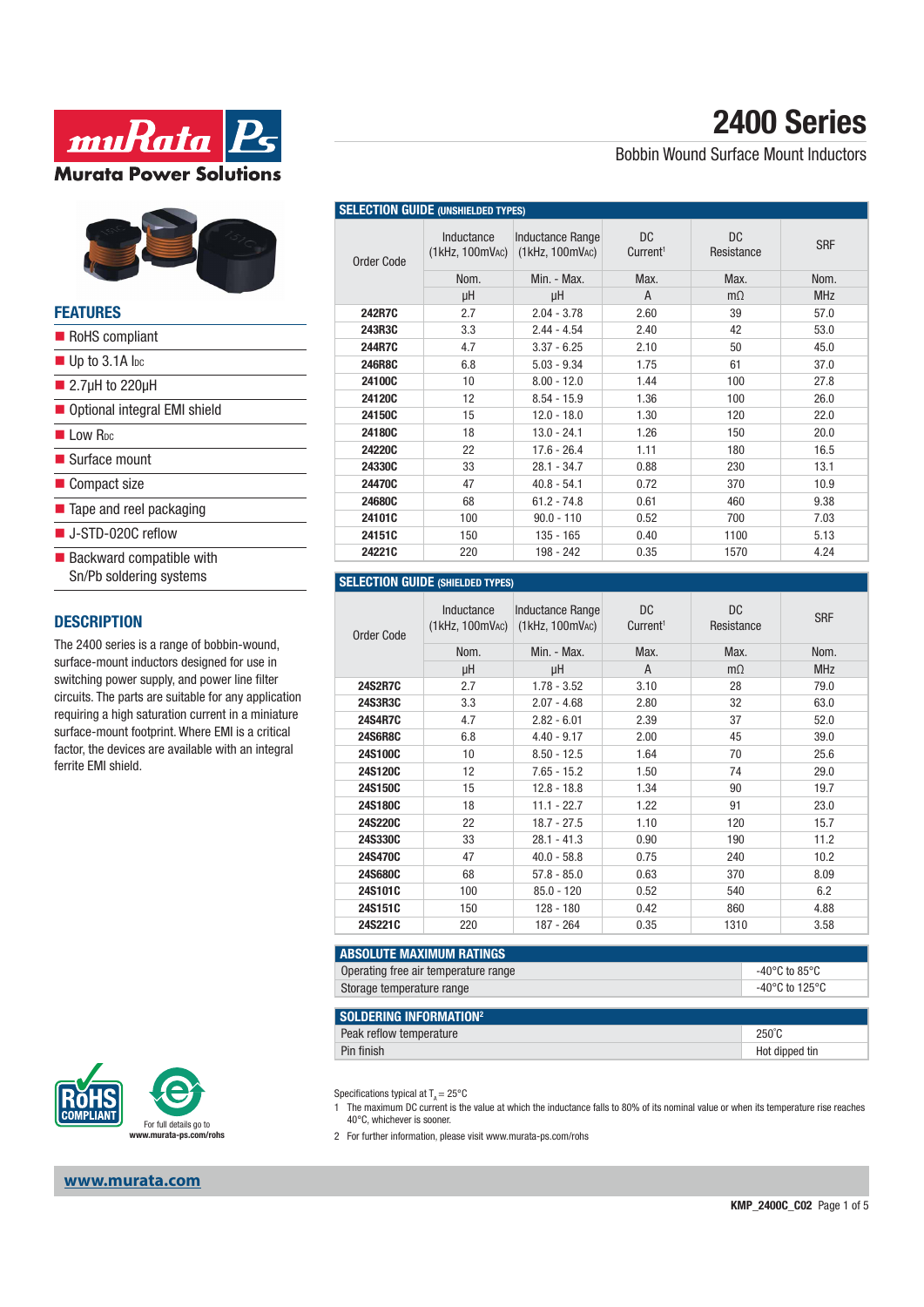## **muRata B** Murata Power Solutions

## **2400 Series**

Bobbin Wound Surface Mount Inductors

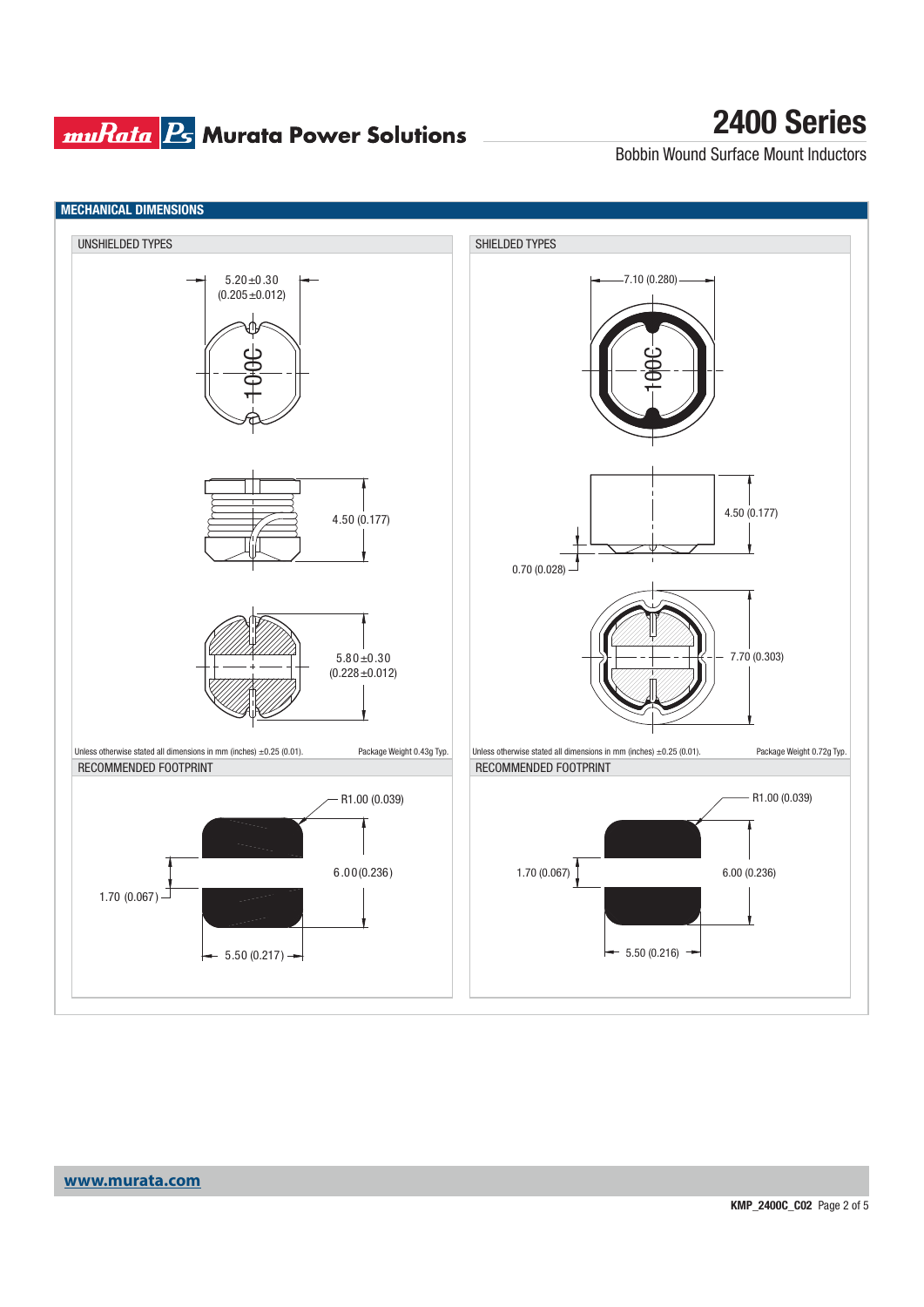## **muRata Ps** Murata Power Solutions

## **2400 Series**

Bobbin Wound Surface Mount Inductors

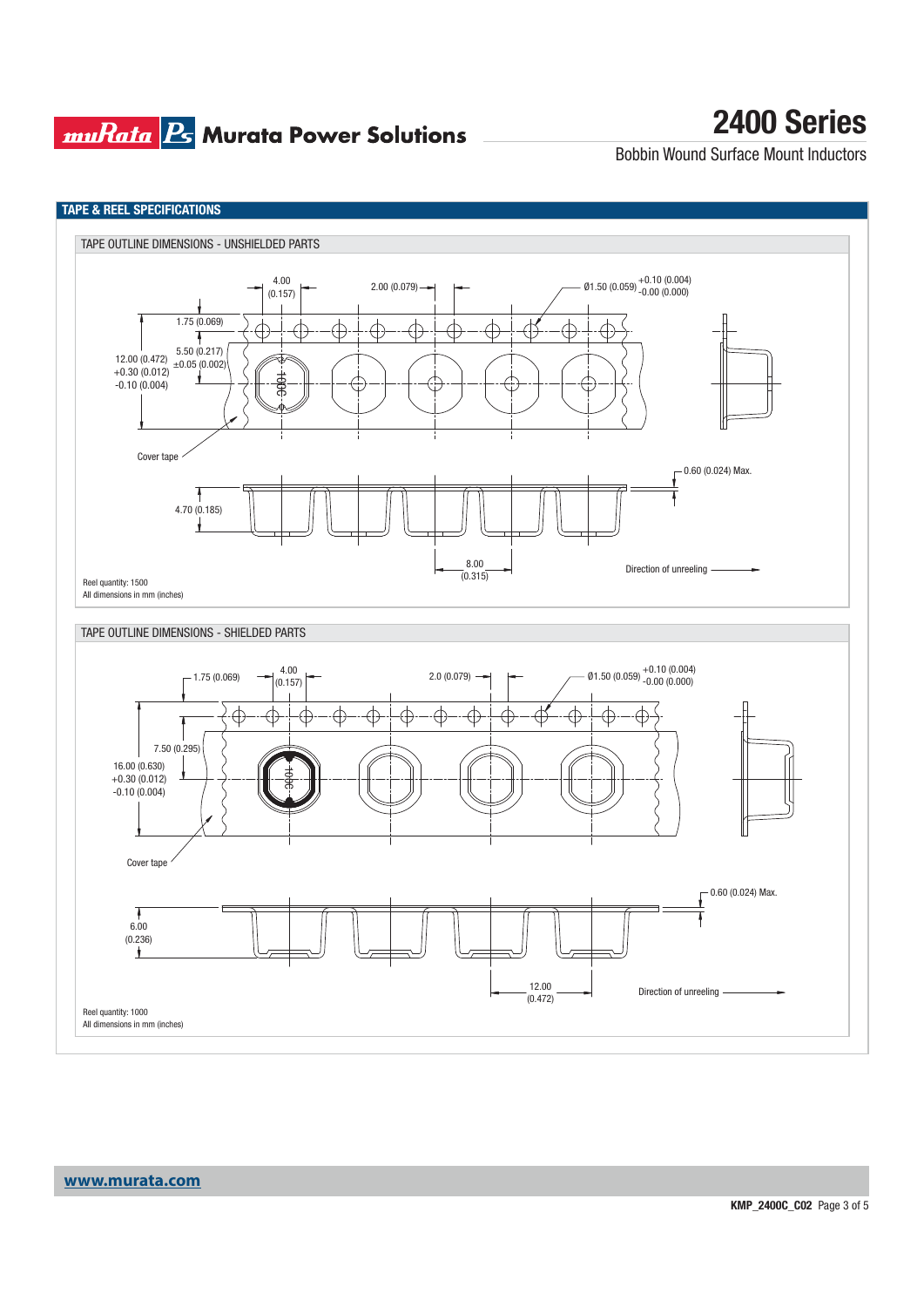## **muRata Ps** Murata Power Solutions

# **2400 Series**

Bobbin Wound Surface Mount Inductors